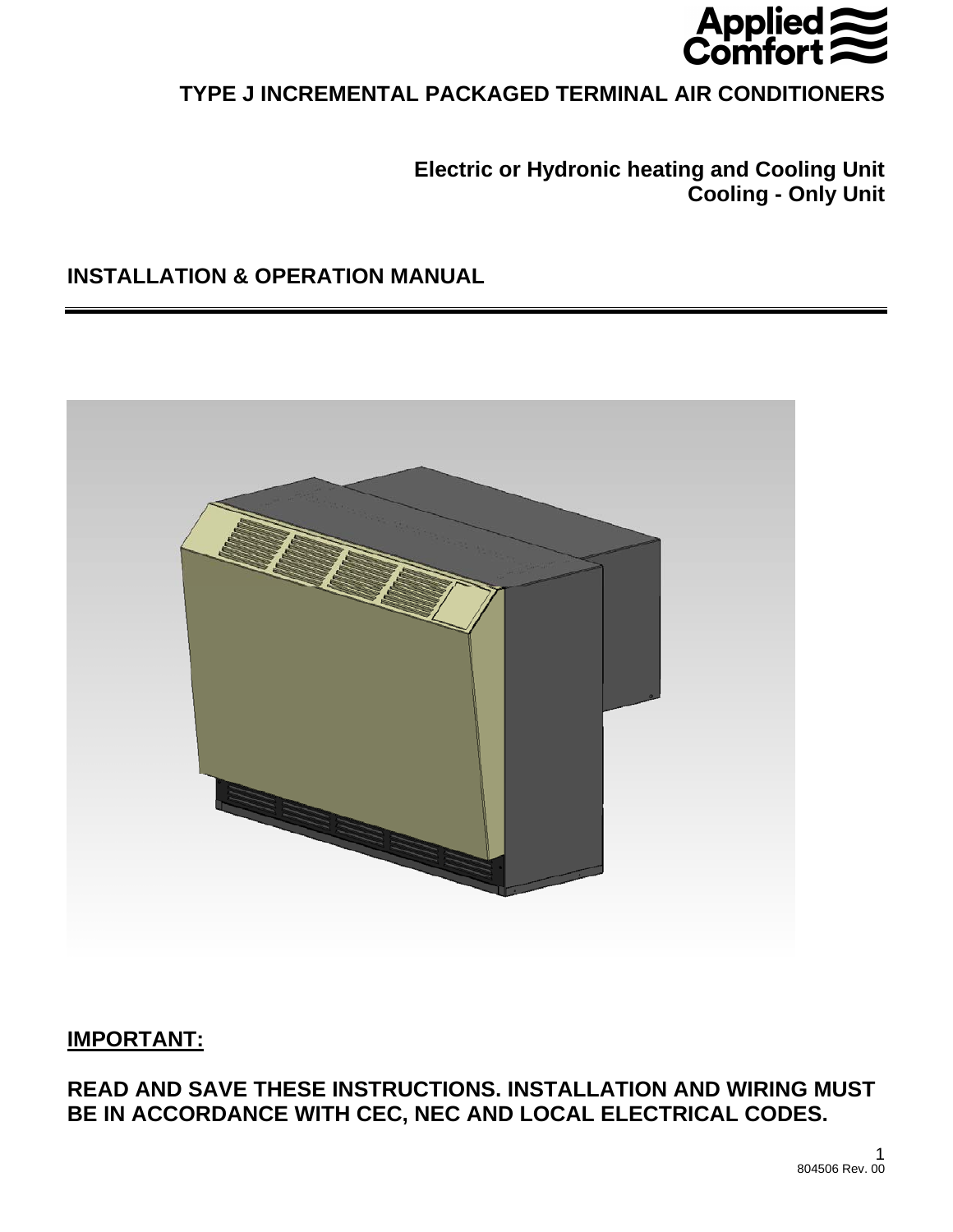# **JEC/JWC Series**

**Cooling with Electric OR Hydronic Heat and Coolingonly Chassis, Permanently Connected, wired direct** 

# **GENERAL INFORMATION**

**WARNING:** To avoid property damage, bodily injury or death, ensure power is disconnected before any service is attempted. Repairs should be made by qualified service personnel only. The chassis must be installed in accordance with the Authority Having Jurisdiction, and all Local and National Codes, including the National Electrical Code, and the Canadian Electrical Code, as applicable.

## **FOR EFFICIENT OPERATION**

#### **Air Filter**

Keep air intake filter clean. Units are provided with a washable filter that can be cleaned with soap and water. Inspect and clean the filter a least once a month or more often as conditions dictate. Replace as necessary. A dirty, clogged filter reduces the efficiency of the system. It can also cause erratic performance of controls and can result in damage to the motor, heating element and compressor.

### **Filter Removal**



Remove two screws from the indoor return grille and remove grille. Remove room enclosure by unlocking lower tabs. Lift filter out of filter sleeve and wash. After filter is dry place it back in sleeve and attach room enclosure and grille using the two screws. DO NOT run unit while filter is not installed.

**IMPORTANT:** An improperly maintained filter, or not using a filter, will void the warranty.

## **Clean Coils**

As part of regular servicing, clean the condenser and evaporator coils at least annually, or more often as dictated by the severity of the particulates and pollutants circulating in the outdoor and indoor operating environments. One suggested method is as follows:



## **Unimpeded Outdoor Airflow**

Do not block off the outside air flow to the unit. The condenser air inlet and outlet must be free of obstructions, and of any external influence that would cause the hot discharged condenser air to be re-circulated back into the air intakes. Outdoor air is drawn into the condenser section via air intakes on the right and left sides of the rear grill. Hot condenser air is strongly ejected out of the center portion (approximately) of the rear grill, thereby minimizing air recirculation back into the intake areas. Paper, leaves, dirt, or other material blocking airflow, or fouling the condenser coil can impair efficiency and cause serious damage to the compressor.

#### **Oiling**

The motors are permanently lubricated and do not require reoiling.

#### **Unimpeded Indoor Airflow**

Ensure that drapes, bed, bedspread, and furniture etc. do not block the indoor air discharge and intake air openings, causing a restricted air flow condition through the indoor air handling section of the unit. Do not place articles on discharge grille – especially liquids.

#### **Reducing Load**

To reduce the cooling load, draw drapes or blinds in the summer, to reflect direct rays from the sun.

To reduce the cooling and heating load, keep windows and doors closed when operating the unit.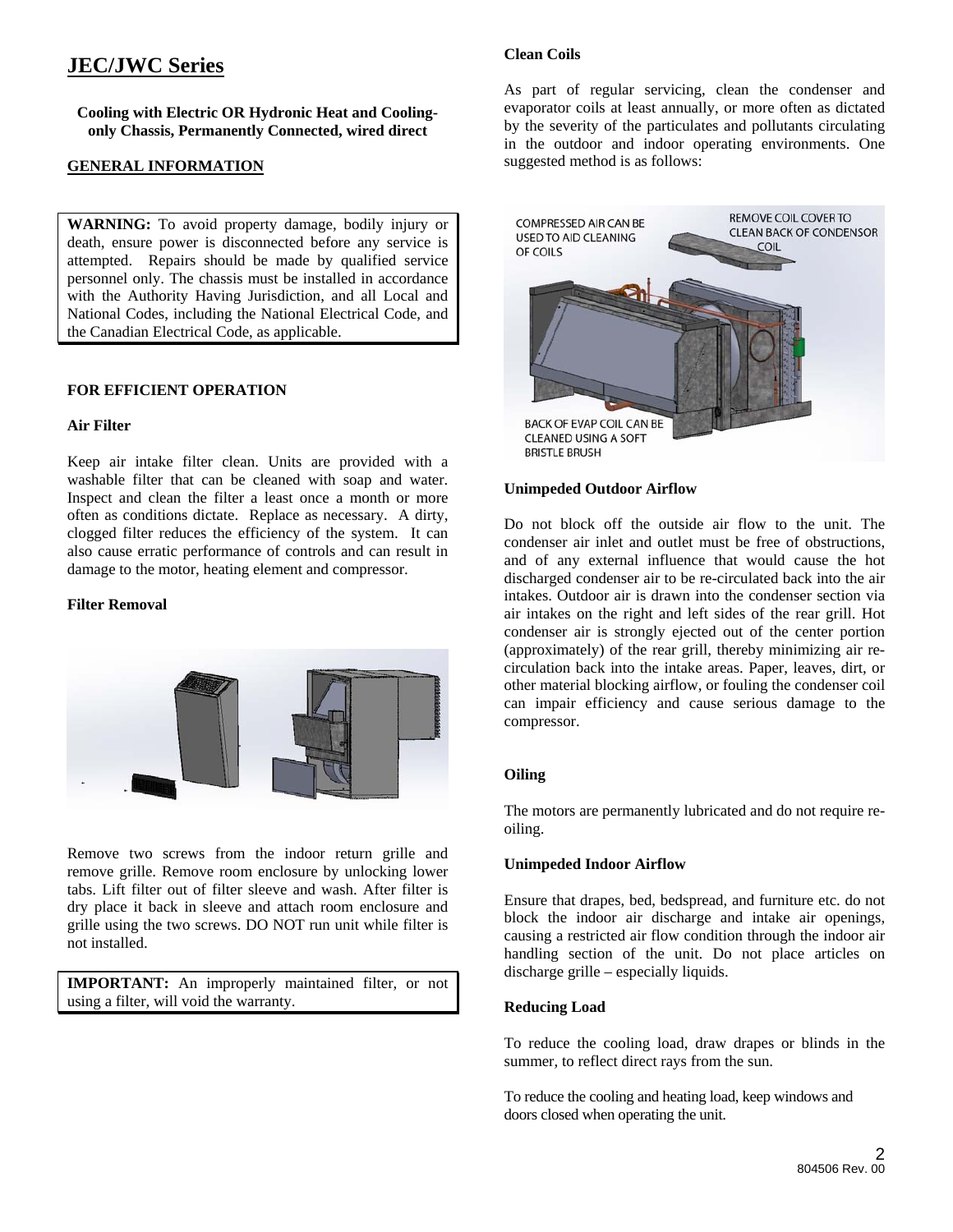## **WALL SLEEVE CABINET INSTALLATION:**

Install the wall sleeve cabinet in strict accordance with the wall sleeve installation instructions, which are supplied with the wall sleeve.

## **ELECTRICAL WIRING AND RECEPTACLE**

### **WIRE SIZING**

A single outlet branch circuit from the main electrical panel to the receptacle in the subbase should be used. Wire sizing shall be in accordance with the minimum circuit ampacity as declared on the unit Rating Plate for the specific chassis. Wire sizing must also take into account any distance from fuse box to receptacle to prevent excessive voltage drops in undersized wires.

**IMPORTANT:** Low voltage to the unit will cause compressor starting problems and decrease the performance and reliability of the compressor.

## **BRANCH CIRCUIT PROTECTION**

The Current Rating of branch circuit protection using a Time Delay Fuse or HACR circuit breaker should also be as declared on the unit Rating Plate, for the specific chassis being installed.

## **IMPORTANT:**

**Original equipment J chassis were supplied as hard wired units Applied Comfort units are also supplied hard wired only** 

**WARNING:** To avoid property damage, bodily injury or death, the unit must be used on a grounded power supply only. The unit will be grounded through the service cord plug and matching receptacle as long as the branch circuit remains grounded.

## **Electric Power Wiring For hard wired units**

An electrical junction box is located on the bottom of the wall sleeve. Field wiring should be brought to this point for power to the unit. Be careful to ensure all wiring is done in accordance with the authority having jurisdiction. All local and National Electrical codes, and the Canadian Electrical Code must be followed.

**WARNING:** To avoid property damage, bodily injury or death, the unit must be used on a grounded power supply only.

## **CHASSIS INSTALLATION**



- 1. SEE INDIVIDUAL INSTALATION INSTRUCTIONS FOR EACH ACCESSORY DISSCONNECT POWER BEFOR INSTALLING OR MAINTAINING ANY PART OF THE PTAC UNIT
- 2. Basic generic instructions are as follows Unpack heat/cool chassis from shipping carton. Check for any shipping damage.
- 3. Check the condition of the air seals at the rear (outdoor side) of the wall sleeve and edges of the dividing wall. It is important to replace them if they are damaged or missing. For this chassis, the weather sealing between the chassis and wall sleeve occurs at the dividing wall. The edges around the perimeter of the dividing wall are squeezed into the seals at the top and side of the sleeve by compressive force. A downward slope, with the indoor side being higher than the outdoor, in the range of approximately  $1/8$ " per foot, should occur if the wall sleeve and unit are properly installed.
- 4. At each end of the condenser coil, there are vertical air deflectors with foam seals applied to them that will engage and "seal" against the rear grille. However, in some cases, such as when an extra deep wall sleeve is used, or some other variation is encountered that prevents the air deflectors from sealing against the outdoor grille, then steps must be taken to add anti-recirculation baffles to prevent hot condenser air from short-circuiting back into the air intakes via the void spaces apparent in behind the outdoor grill.
- 5. Install the heating compartment following the instruction manual provided with the individual heating assembly. Electric resistance heating assemblies come pre-wired with a molex connector that will attach to a harness supplied with the electrical box. Hydronic heating assemblies will require piping attachments and should be installed by qualified contractors.
- 6. Install the fan compartment following the instructions provided with the fan assembly. The fan assembly will connect to the back of the electrical box via a provided molex connector.
- 7. Install the electrical box compartment following the instructions provided with the electrical box assembly. The electrical box assembly requires connections to be made to existing power from the building. This must be done by qualified personnel following all relevant building and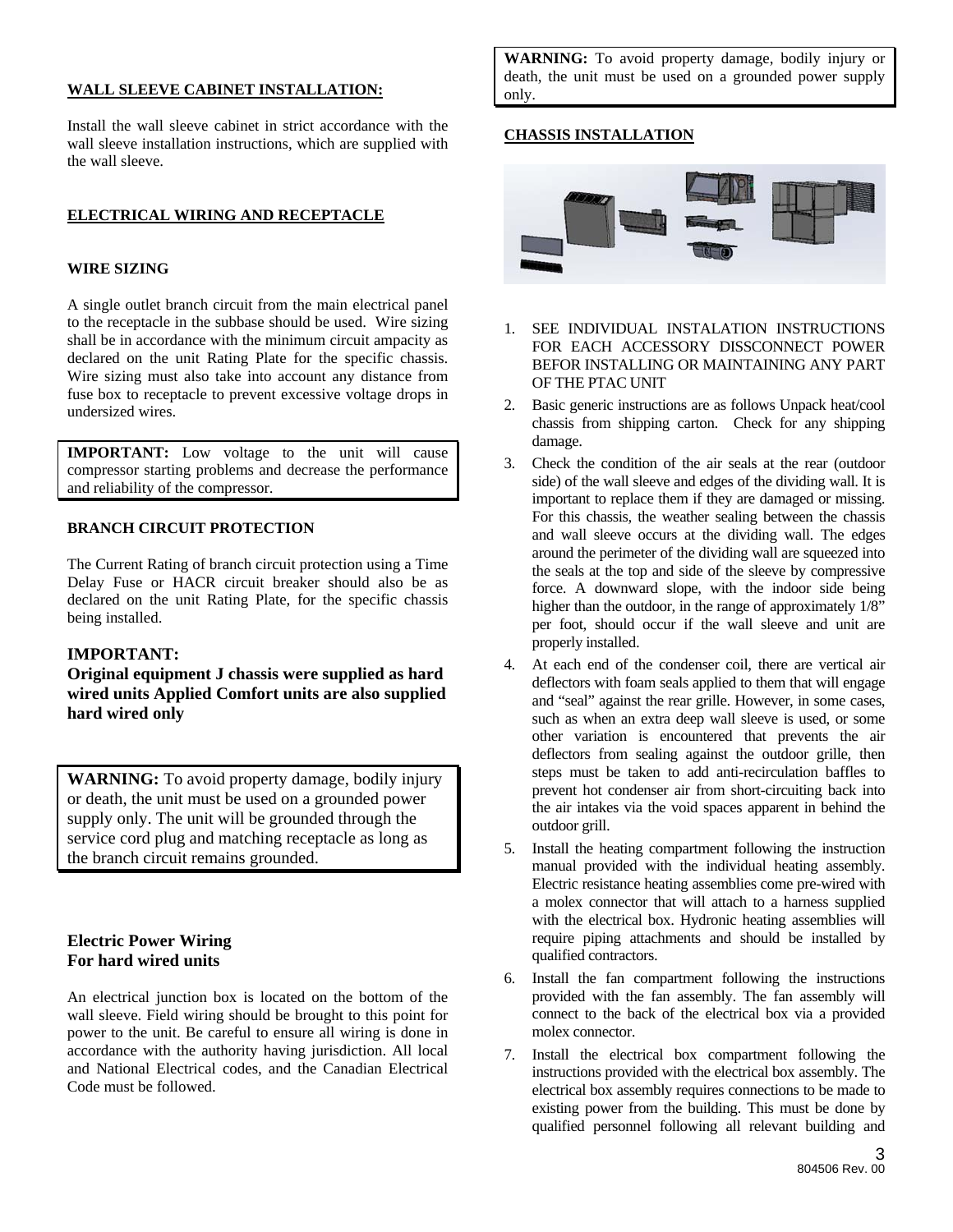electrical codes. Failure to do so could cause property damage, bodily injury or death.

8. Install the room enclosure following the instructions provided in the room enclosure box. This will be the last step to installation process.

**WARNING:** Operating the unit without the front panel in place exposes the user to a hazard from rotating parts, potentially resulting in bodily injury. The front panel is intended to be removable only with the use of tools. Always remember to re-install the return grille retaining screws in the bottom corners of the grille after servicing the chassis.

- 9. Wipe unit cabinet/wall sleeve to remove dirt, etc.
- 10. The unit is now ready for operation, when supplied with power from the distribution panel and wired to a remote thermostat (if applicable).
- 11.

# **START-UP CHECKLIST**

Note: Once the unit is installed, it should be checked for proper function by qualified service personnel before turning it over to the User.

- Circuit breakers, wire size, and electrical connections tight and correct
- Filter clean and properly in place
- Condenser air inlet and outlet free of obstructions and short-circuiting of condenser air
- Unit operate for 20 minutes to prove stability
- Controls operation OK
- Unit installed in compliance with all codes and ordinances
- All panels in place and secured with required fasteners
- Mylar overlay applied to cover up touch pad for 24 Volt Remote Thermostat installations.
- Work area clean and free of debris
- Owner or operator instructed on control operation and routine maintenance.

# USER CONTROLS - GENERAL

The chassis incorporates electronic controls which are factory-shipped with an active keypad control and display The J chassis is designed to allow for unit controls to be mounted directly to the room enclosure. The control box is mounted to the room enclosure after the grill has been installed. Mount the control box under the grill using  $4 -\frac{1}{2}$ " long screws and the existing holes in the grill assembly. See room enclosure installation manual for more detailed instructions. Unit functions are controlled by the user by pressing the keys on the keypad, and reading the display. However, the unit also has the latent ability to be fieldconverted by qualified service personnel for use with a fieldsupplied 24 volt AC wall thermostat. These instructions will address both unit-mounted control operation, and remote 24 volt AC wall thermostat operation.

# **CONTROL AT THE UNIT, KEYPAD/DISPLAY**

## **THE KEYPAD CONTROL**

Become familiar with the keypad keys as shown in Figure 1.

## **Display**

Red light emitting diodes (LEDs) display the actual temperature of the air entering the unit at floor level. The display also can also be used to indicate the desired set point temperature for room comfort. It is important to remember that the temperature displayed is the temperature sensed at the unit's indoor air inlet and can be significantly different from the bulk room temperature at a distance from the unit.

## **On/Off Key**

Each press of the key toggles the unit from an OFF state to an ON state or from an ON state to an OFF state. Heating and cooling functions, as well as the display, and all indicating LEDs except for the fan indicators, are enabled or disabled with this key. When toggled OFF, the control preserves only two modes active; fan-only, and room freeze protection.

## **Fan Key**

Each press of the Fan Key cycles the fan through three modes of operation; Low Speed, High Speed and Auto. Small LEDs will indicate the mode. The On/Off key need not be ON to operate the fan and set fan speeds. Auto Mode will cycle the fan on and off, and determine the fan speed, in conjunction with the heating or cooling demand.

## **Warmer Key**

Pressing the Warmer Key will cause the display to show the set point temperature for 3 seconds, and then increases room temperature by 1 degree for every subsequent press of the key.

## **Cooler Key**

Pressing the Cooler Key will cause the display to show set point temperature for 3 seconds, and then decreases room temperature by 1 degree for every subsequent press of the key

## **°F/°C Key**

This key toggles the display between Fahrenheit and Celsius temperature modes, and affects all displayed temperatures. **Heat Key** 

The Heat Key toggles the unit in and out of heating mode for every press of the key, provided the On/Off Key is ON.

## **Cool Key**

The Cool Key toggles the unit in and out of cooling mode for every press of the key, provided the On/Off Key is ON.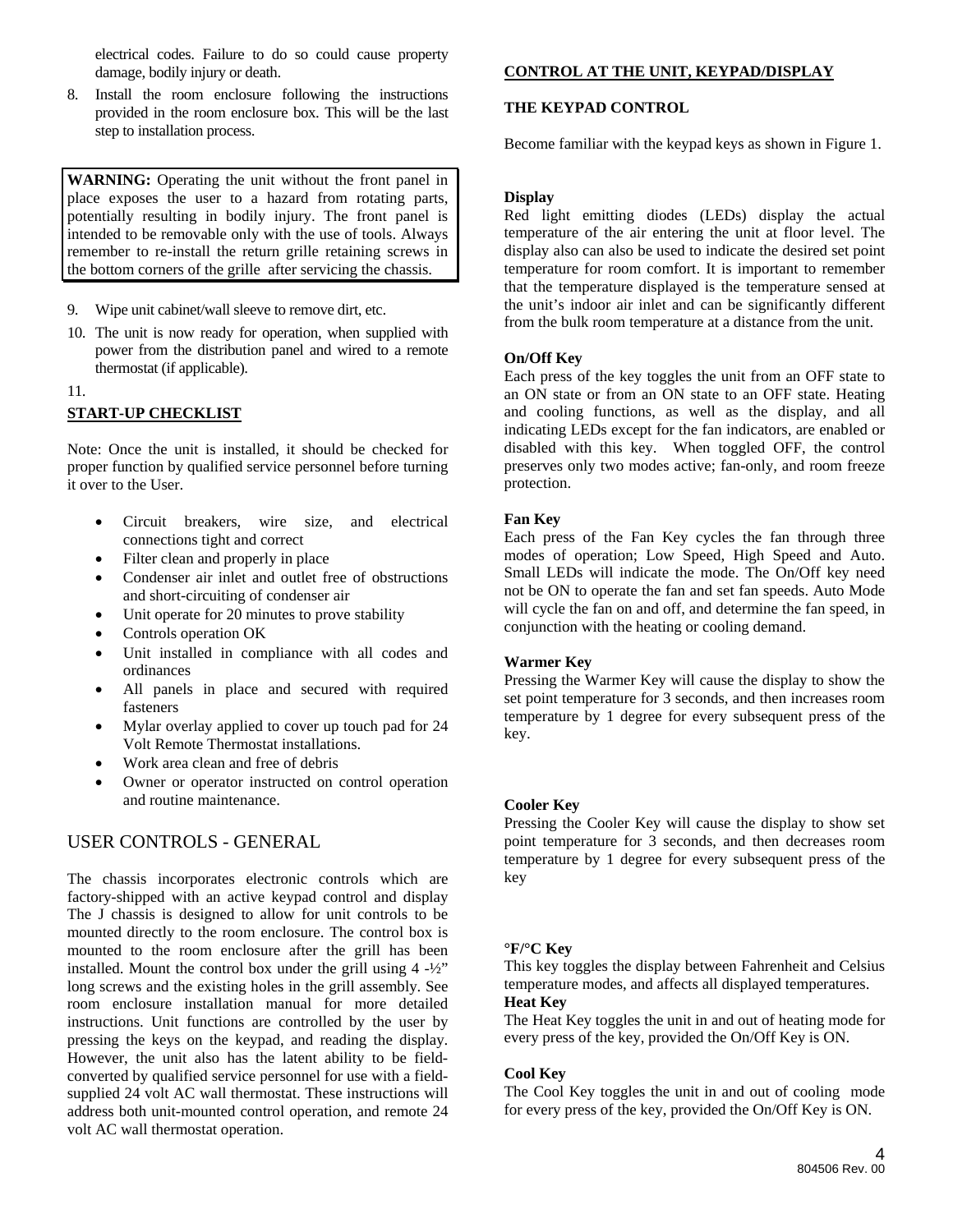



## **OPERATION USING KEYPAD**

When the unit is first plugged in, or when recovering from a power outage, there will be a random 5 to 15 second delay before the electronic control powers up. This minimizes the large electrical surge that would otherwise occur if all units in a building started up at the same time.

## **To Initiate Heating or Cooling Mode**

Press On/Off Key to turn on the LED display and commence full functionality. Push the °F/°C Key to obtain the desired temperature scale. Press the Heat or Cool key as applicable, and the current indoor temperature will be shown on the display.

## **Set Desired Temperature**

Press Cooler, or Warmer key as applicable. Each push of the key increases or decreases the set point temperature by 1 degree, as applicable.

## **Set Fan Mode**

Press Fan key to cycle through the fan settings as indicated by the small circular LEDs. Select continuous High Speed fan, continuous Low Speed fan, or Intermittent Fan by selecting Auto. Auto cycles the fan on and off with the calls for heating or cooling. Auto also sets fan speed according to the amount of heating or cooling demanded. In Auto mode, the fan will start up periodically to establish airflow; air temperature will be sampled, and then the fan will shut off again if there is no demand.

### **Disable Heating or Cooling, but Initiate Fan-Only**

Press On/Off key to turn off LED display. Press Fan key to cycle through the fan settings as indicated by the small circular LEDs. Select continuous High or Low speed. Do not select Auto, as it will turn the fan off.

# **CONTROL AT THE WALL THERMOSTAT**

## **CONVERSION TO 24V REMOTE THERMOSTAT**

Except for the wall thermostat and thermostat cable, everything is included with the unit to field convert a keypad-operated unit to 24 Volt AC wall thermostat operation by qualified service personnel. Specific conversion instructions are detailed on the wiring diagram affixed to each particular unit to be converted. Conversion involves accessing the high voltage wiring compartment and changing a DIP switch setting on the electronic board. Once the DIP switch setting has been changed, operation will be in remote thermostat mode as soon as power is restored to the control.

**WARNING:** The conversion procedure involves exposure to high voltage electrical circuits in the control box in order to make the necessary change to the DIP switch, and must be performed by qualified service personnel. Failure to do so could result in property damage, personal injury or death. Disconnect electric power to the unit before servicing.

A factory-supplied 24 Volt wiring harness is provided with every unit to facilitate connection to the wall thermostat wiring. One end has a multi-pin connector that mates with a connector exiting the unit. The other end has preinstalled butt splice connectors, which play a dual role in insulating any unused connectors, and can also be used to make the wire connections for wires that are used.

The final step is to apply the masking label provided, to cover up the keypad. The keypad and display will be disabled and no longer be available for control. The masking label markings instruct the user to go to the wall thermostat for controlling the unit.

## **COMPATIBLE THERMOSTATS**

The features of the 24 VAC wall thermostat chosen will dictate the extent of the features available from the unit.

## **Electric Heat / Cool and Cooling-only**

The following thermostats in either manual or automatic changeover may be used:

- Single Stage Heat/Cool, Single Speed Fan
- Single Stage Heat/Cool, Two Speed Fan

Note: For full functional capability, the thermostat selection must be verified to ensure its control logic will always energize a Fan output  $(G)$  as well as the heating output  $(W)$ on a call for heat – otherwise known as an "Electric Heat Type Thermostat". If the thermostat to be used has a "W"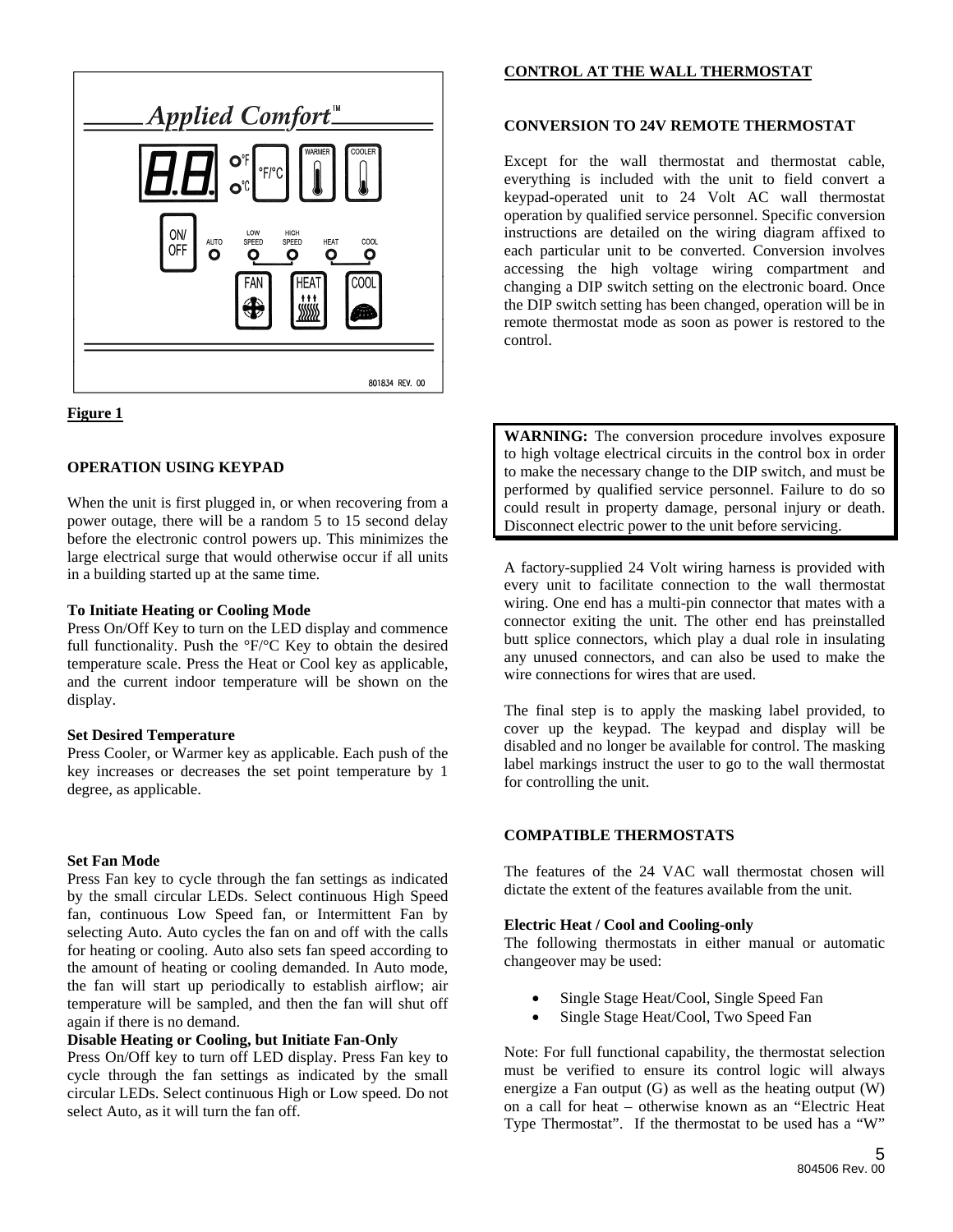output only on a call for heat, consult the specific wiring diagram affixed to the chassis control box for the remedial around instructions.

The thermostats listed above can have single speed or two speed fan control.

The wiring diagrams affixed to the units will guide the specific connection strategies for the particular thermostats used.

## **THERMOSTAT LOCATION:**

Proper functioning of the thermostat depends on accurate room temperature sensing. Be conscious of locating the thermostat where temperatures near the thermostat are not representative of room temperature. For example, do not install the thermostat where it is subjected to direct sunlight, other sources of heat, or to cold drafts, including air discharged from a supply air register. A common error is forgetting to seal the hole in the wall where the thermostat cable passes through, directly behind the thermostat body. Air bleeding from behind the wall can drastically affect the temperature sensed by the thermostat.

#### **REMOTE THERMOSTAT OPERATION**

When the unit is first plugged in, or when recovering from a power outage, there will be a random 5 to 15 second delay before the electronic control powers up. The keypad will be totally disabled once the DIP switch has been set for remote mode. The unit will obey the commands from the thermostat only.

The thermostat will automatically maintain the temperature in the room, based on the setting pre-set by the user. If the thermostat has only single fan speed capability, a decision will need to be made as to whether the fan will always run in high speed or low speed, and then the appropriate fan speed wiring connection can be made a the unit.

All the internal control features of the electronic board remain active, except for keyboard and display interface functions and room temperature sampling. Room temperature is detected at the location of the wall thermostat, and is usually a much more accurate representation of bulk room temperature. The thermostat used may have advanced features beyond the basic functions described below. Consult your thermostat Installation and Operating Instructions for further information.

In addition to controlling room temperature, the room thermostat is also used to select whether the unit is to be in heating mode, or cooling mode, or in automatic changeover between the modes. It also determines whether the system is to be ON or OFF, and whether the fan is to run continuously, or to cycle with heating or cooling demand.



Once a comfortable temperature setting is established, no other adjustments are necessary, except for fan speed, which may or may not be adjustable on your particular thermostat.

**CAUTION**: One side of the unit's 24-volt control system is grounded. When wiring the thermostat, care must be taken not to ground the wires, or drive a nail through the thermostat wire bundle, thereby potentially burning out the transformer.

| Sets the unit into heating mode.        |  |  |  |  |  |  |  |  |
|-----------------------------------------|--|--|--|--|--|--|--|--|
| when<br>heating<br>Initiates<br>room    |  |  |  |  |  |  |  |  |
| temperature falls below set point.      |  |  |  |  |  |  |  |  |
| Disables heating and cooling modes,     |  |  |  |  |  |  |  |  |
| but allows control of fan.              |  |  |  |  |  |  |  |  |
| Sets the unit into cooling mode.        |  |  |  |  |  |  |  |  |
| Initiates cooling when<br>room          |  |  |  |  |  |  |  |  |
| temperature rises above set point.      |  |  |  |  |  |  |  |  |
| automatic changeover<br>Found on        |  |  |  |  |  |  |  |  |
| only.<br>Allows<br>thermostats<br>the   |  |  |  |  |  |  |  |  |
| thermostat to decide whether it should  |  |  |  |  |  |  |  |  |
| be in the heating or cooling mode.      |  |  |  |  |  |  |  |  |
| 4 F° differential or<br>Usually a       |  |  |  |  |  |  |  |  |
| "deadband" will exist between           |  |  |  |  |  |  |  |  |
| heating and cooling set points to       |  |  |  |  |  |  |  |  |
| prevent inadvertent rapid switching     |  |  |  |  |  |  |  |  |
| between modes.                          |  |  |  |  |  |  |  |  |
| Establishes the "set point", or desired |  |  |  |  |  |  |  |  |
| room temperature.                       |  |  |  |  |  |  |  |  |
| Synonymous with "Fan Continuous".       |  |  |  |  |  |  |  |  |
| Fan will continue to run after the      |  |  |  |  |  |  |  |  |
| heating and cooling function has        |  |  |  |  |  |  |  |  |
| cycled off. Fan will continue to run    |  |  |  |  |  |  |  |  |
| even when mode switch is in Off         |  |  |  |  |  |  |  |  |
| position.                               |  |  |  |  |  |  |  |  |
| Synonymous with "Fan Intermittent".     |  |  |  |  |  |  |  |  |
| Fan will cycle on and off with the      |  |  |  |  |  |  |  |  |
| heating cycle or cooling cycle, and     |  |  |  |  |  |  |  |  |
| will not operate between cycles.        |  |  |  |  |  |  |  |  |
|                                         |  |  |  |  |  |  |  |  |

## **WALL THERMOSTAT OPERATION**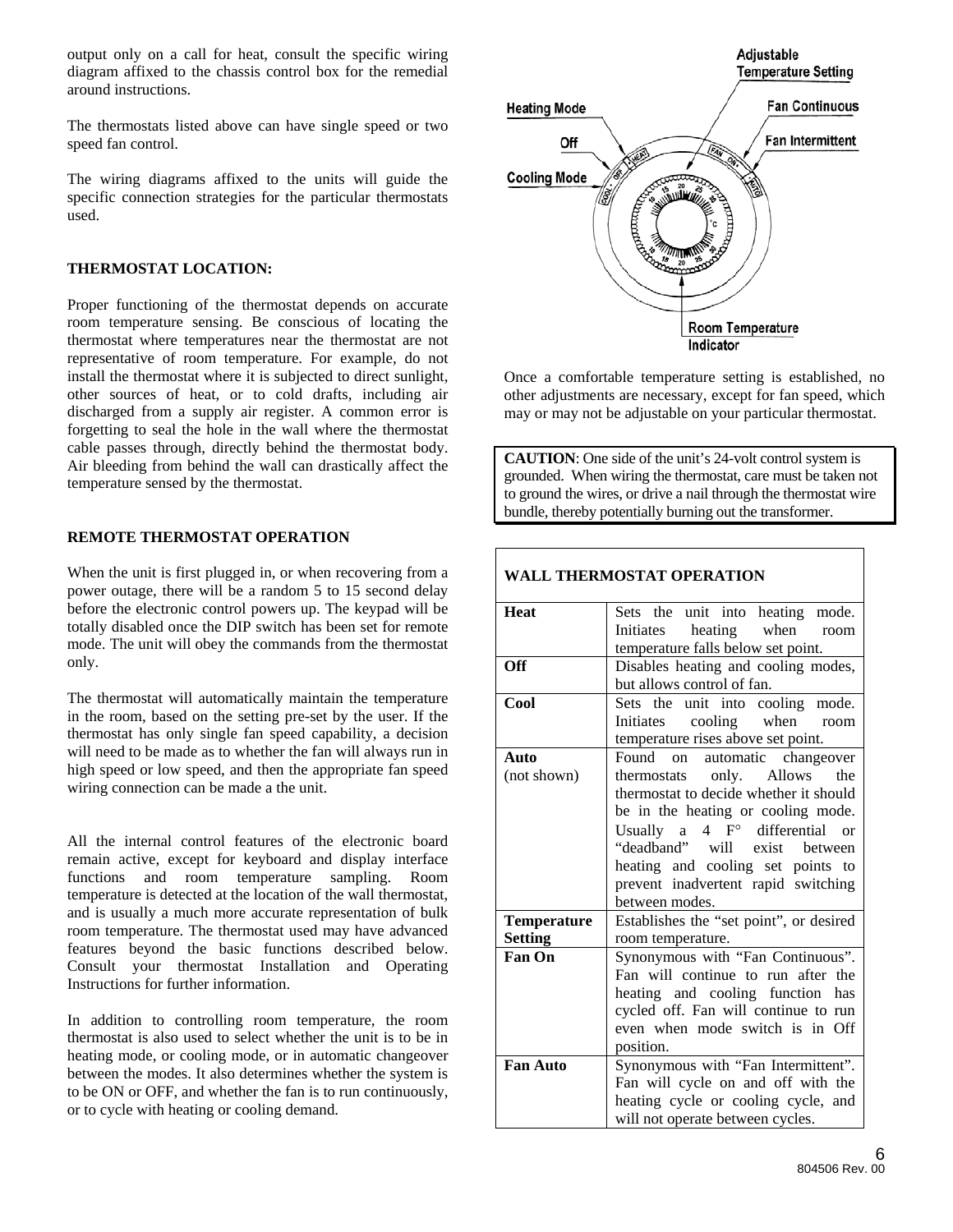## **ADDITIONAL FEATURES:**

Some additional features of the Electronic Control units are as follows:

#### **Room Freeze Protection**

This feature is enabled when the unit is shipped from the factory. The feature can be disabled by qualified service personnel. If power is available to the unit, and regardless of whether it is turned ON or OFF, the unit will automatically supply heat to the room with the fan running at low fan speed if the room temperature falls to 55°F. The heat will turn off when the room temperature reaches 60°F. For the feature to work, the unit must be configured with a heat source, whether it be electric heater, heat pump with electric heat, or hydronic (hot water would need to be standing by). The feature is enabled whether the unit is configured for keypad or remote thermostat.

## **Compressor Short-Cycle Protection**

If the electronic control shuts the compressor down for any reason, a 3 minute time delay will elapse before the compressor is allowed to re-start. This prevents compressor overload during re-start due to unequal system refrigerant pressures.

#### **Indoor Coil Freeze Protection**

Control of frost on the evaporator coil due to low indoor loads, or cold outdoor ambient temperatures, is provided. The protection remains active when the unit is OFF, for either keypad or remote thermostat application, as long as the unit is plugged in, power is available, and a heat source is configured in the unit and is working.

#### **Low Outdoor Temperature Lock-out**

If the outdoor temperature is too low for proper compressor operation, cooling operation will be suspended. Similarly, heat pump heating operation will cease and the unit will automatically switch over to electric heating mode until the outdoor temperature rises to an acceptable point, depending upon the application.

#### **Indoor Temperature Limiting (Keypad Control Only)**

Using the keypad control and display, high and low temperature limits can be established to prevent the user from entering set point temperatures colder or warmer than what the property manager or hotel operator may desire. The temperature limit choices are as follows:

| <b>Configuration Code</b> | Low Limit $(^{\circ}F)$ | High Limit $(^{\circ}F)$ |
|---------------------------|-------------------------|--------------------------|
| R <sub>1</sub>            | 63                      | 86                       |
| R <sub>2</sub>            | 65                      | 86                       |
| R <sub>3</sub>            | 65                      | 90                       |
| R <sub>4</sub>            | 67                      | 88                       |
| R <sub>5</sub>            | 67                      | 92                       |
| R <sub>6</sub>            | 69                      | 90                       |
| R <sub>7</sub>            | 69                      | 72                       |

The procedure to set the limits is as follows:

Depress the On/Off key, the °F/°C key, and the Warmer key simultaneously for 5 seconds to enter the limit setup mode. The Warmer and Cooler keys will scroll through the Rvalues indicated in the above table. Once the desired R-value has been obtained on the display, press the On/Off key to accept the change, and then press it again to effect the change and restore the normal display.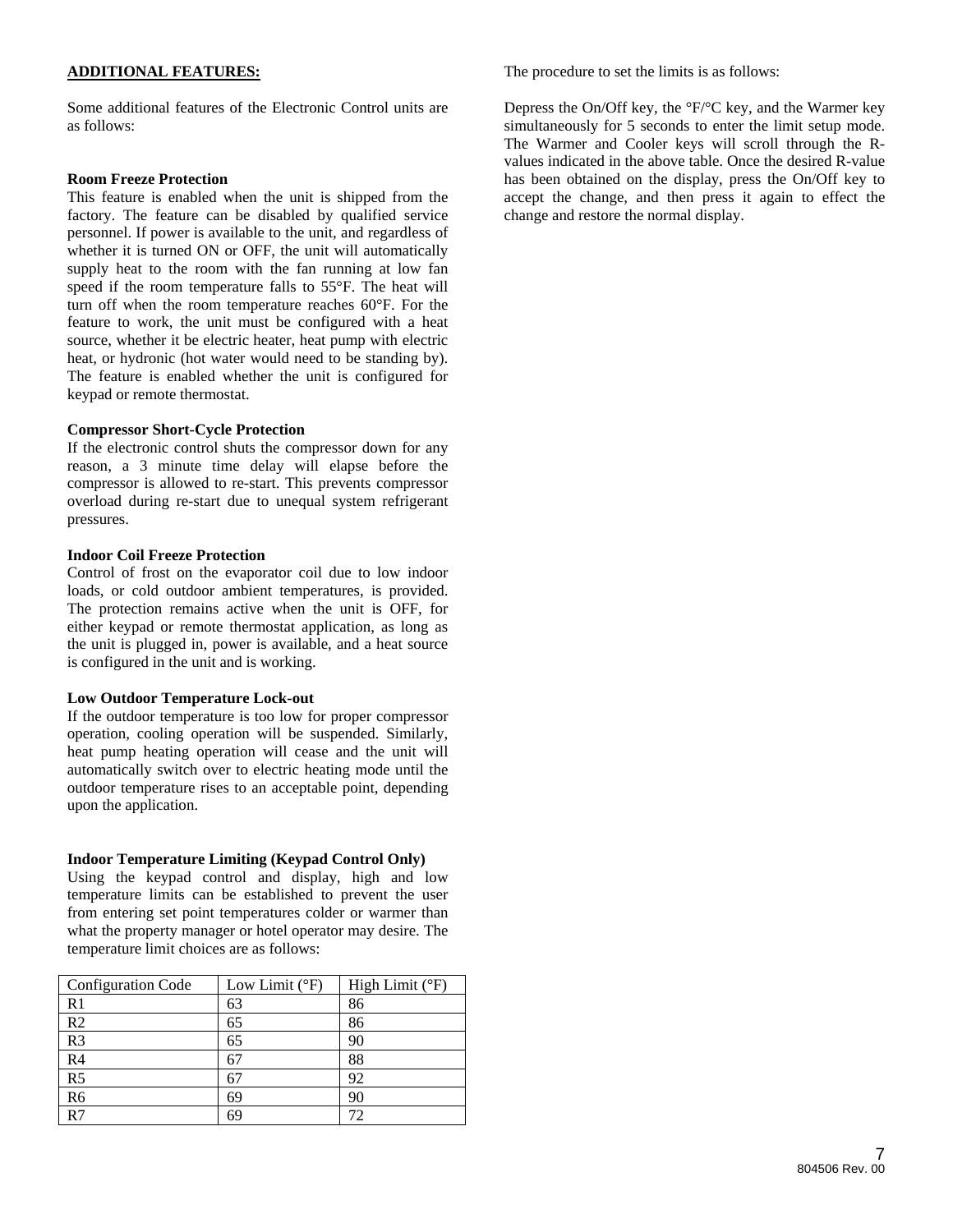# **TROUBLESHOOTING GUIDE**

| SYMPTOM           | <b>CAUSE</b>                                                                                                          | <b>CHECK/CORRECTION</b>                                                                                                                                                                                                                                                                              |  |  |  |  |  |
|-------------------|-----------------------------------------------------------------------------------------------------------------------|------------------------------------------------------------------------------------------------------------------------------------------------------------------------------------------------------------------------------------------------------------------------------------------------------|--|--|--|--|--|
|                   | System switch set to OFF or HEAT<br>on wall thermostat (remote thermostat<br>units only)                              | Switch to COOLING or AUTO                                                                                                                                                                                                                                                                            |  |  |  |  |  |
|                   | System set to OFF at Keypad                                                                                           | Press On/Off key to turn unit ON, then press the COOL Key.                                                                                                                                                                                                                                           |  |  |  |  |  |
|                   | System set to HEAT at Keypad                                                                                          | Press the COOL Key.                                                                                                                                                                                                                                                                                  |  |  |  |  |  |
|                   | Faulty thermostat (remote thermostat<br>units only).                                                                  | Test and replace if necessary.                                                                                                                                                                                                                                                                       |  |  |  |  |  |
|                   | Fuse or circuit breaker tripped.                                                                                      | Replace or reset as necessary.                                                                                                                                                                                                                                                                       |  |  |  |  |  |
|                   | No power to unit.                                                                                                     | Have Qualified service personnel wire unit.                                                                                                                                                                                                                                                          |  |  |  |  |  |
| <b>No Cooling</b> | Defective keypad, display, or main<br>board.                                                                          | Contact qualified service personnel.                                                                                                                                                                                                                                                                 |  |  |  |  |  |
|                   | DIP switch improperly set on<br>electronic board.                                                                     | Contact qualified service personnel. Review specific wiring<br>diagram.                                                                                                                                                                                                                              |  |  |  |  |  |
|                   | Indoor room temperature is below set<br>point.                                                                        | If comfort is not yet achieved, lower the thermostat setting (if using<br>a remote thermostat), or depress the COOLER key on the keypad<br>(in non-remote), as applicable.                                                                                                                           |  |  |  |  |  |
|                   | Outdoor temperature too low                                                                                           | Unit is outside range of operation. Outdoor temperature must warm<br>up before cooling operation can resume.                                                                                                                                                                                         |  |  |  |  |  |
|                   |                                                                                                                       |                                                                                                                                                                                                                                                                                                      |  |  |  |  |  |
|                   | System switch set OFF on wall<br>thermostat (remote thermostat units<br>only)                                         | Switch to HEATING or AUTO                                                                                                                                                                                                                                                                            |  |  |  |  |  |
|                   | System set to OFF at Keypad                                                                                           | Press On/Off key to turn unit ON, then press the HEAT Key.                                                                                                                                                                                                                                           |  |  |  |  |  |
|                   | Faulty thermostat (remote thermostat<br>units only).                                                                  | Test and replace if necessary.                                                                                                                                                                                                                                                                       |  |  |  |  |  |
|                   | Fuse or circuit breaker tripped.                                                                                      | Replace or reset as necessary.                                                                                                                                                                                                                                                                       |  |  |  |  |  |
|                   | No power to unit.                                                                                                     | Have Qualified service personnel wire unit.                                                                                                                                                                                                                                                          |  |  |  |  |  |
|                   | Defective keypad, display, or main<br>board.                                                                          | Contact qualified service personnel.                                                                                                                                                                                                                                                                 |  |  |  |  |  |
|                   | Indoor room temperature is above set<br>point.                                                                        | If comfort is not yet achieved, raise the thermostat setting (if using<br>a remote thermostat), or depress the WARMER key on the keypad<br>(for non-remote), as applicable.                                                                                                                          |  |  |  |  |  |
|                   | Defective heater.                                                                                                     | Contact qualified service personnel.                                                                                                                                                                                                                                                                 |  |  |  |  |  |
|                   | DIP switch improperly set on<br>electronic board.                                                                     | Contact qualified service personnel. Review specific wiring<br>diagram.                                                                                                                                                                                                                              |  |  |  |  |  |
|                   | One-shot thermal fuse is blown.                                                                                       | Contact qualified service personnel.                                                                                                                                                                                                                                                                 |  |  |  |  |  |
|                   | Automatic reset high limit control<br>will not reset.                                                                 | Contact qualified service personnel.                                                                                                                                                                                                                                                                 |  |  |  |  |  |
| <b>No Heating</b> | Applicable Aquatstat low voltage<br>wires not jumpered, as required, if no<br>aquastat is used (hydronic units only). | Review specific wiring diagram.                                                                                                                                                                                                                                                                      |  |  |  |  |  |
|                   | Defective aquastat (hydronic units<br>only).                                                                          | Replace as required.                                                                                                                                                                                                                                                                                 |  |  |  |  |  |
|                   | No hot water supply (hydronic units<br>only).                                                                         | Contact qualified service personnel.                                                                                                                                                                                                                                                                 |  |  |  |  |  |
|                   | DIP switch improperly set on<br>electronic board (hydronic units<br>only).                                            | Contact qualified service personnel. Review specific wiring<br>diagram for addressing "Normally Open" vs. "Normaly Closed"<br>Hydronic Valves.                                                                                                                                                       |  |  |  |  |  |
|                   | Broken, shorted, loose, or incorrect<br>wiring.                                                                       | Contact qualified service personnel.                                                                                                                                                                                                                                                                 |  |  |  |  |  |
|                   | Compressor is defective (heat pump<br>only)                                                                           | Remove front cover and locate the emergency heat switch. Switch<br>to EMERGENCY HEAT as directed by the label located adjacent<br>to the switch – this will activate the electric heater if there is a<br>heating demand. Contact qualified service personnel to deal with<br>the compressor repair. |  |  |  |  |  |
|                   | Compressor is defective (heat pump<br>only, remote thermostat only)                                                   | The wall thermostat may have an EMERGENCY HEAT setting.<br>Select this switch setting - this will activate the electric heater if<br>there is a heating demand. Contact qualified service personnel to<br>deal with the compressor repair.                                                           |  |  |  |  |  |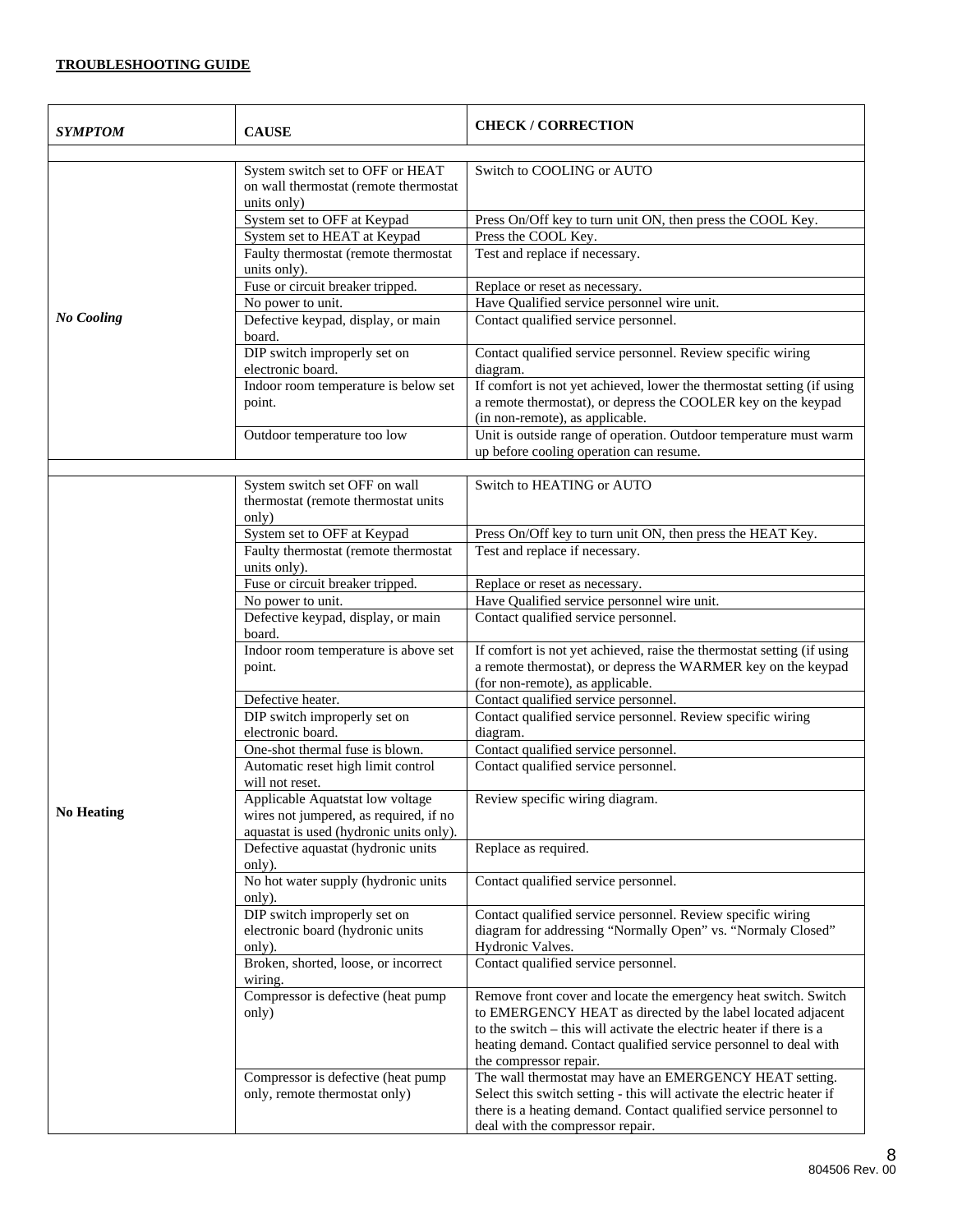|                                                            | System switch set to OFF on wall<br>thermostat (remote thermostat units<br>only)                          | Switch to LOW FAN, HIGH FAN, or FAN ON, as applicable.                                                                                                                                                            |  |  |  |  |  |
|------------------------------------------------------------|-----------------------------------------------------------------------------------------------------------|-------------------------------------------------------------------------------------------------------------------------------------------------------------------------------------------------------------------|--|--|--|--|--|
|                                                            | With system set to OFF on keypad,<br>Fan is set to AUTO at Keypad.                                        | Press FAN key to cycle through FAN LOW, FAN HIGH, and<br>AUTO. Select the fan setting as desired. FAN AUTO will keep the<br>fan off if the ON/OFF key is set to OFF.                                              |  |  |  |  |  |
|                                                            | Defective fan motor                                                                                       | Contact qualified service personnel.                                                                                                                                                                              |  |  |  |  |  |
| <b>No Fan Operation</b>                                    | Faulty thermostat (remote thermostat<br>units only).                                                      | Test and replace if necessary.                                                                                                                                                                                    |  |  |  |  |  |
|                                                            | Fuse or circuit breaker tripped.                                                                          | Replace or reset as necessary.                                                                                                                                                                                    |  |  |  |  |  |
|                                                            | No power to unit.                                                                                         | Have Qualified service personnel wire unit.                                                                                                                                                                       |  |  |  |  |  |
|                                                            | Defective keypad, display, or main<br>board.                                                              | Contact qualified service personnel.                                                                                                                                                                              |  |  |  |  |  |
|                                                            |                                                                                                           |                                                                                                                                                                                                                   |  |  |  |  |  |
|                                                            | Unwanted source of heating or<br>cooling is near the wall thermostat<br>causing the thermostat to sense a | Eliminate the unwanted heating or cooling source or move the wall<br>thermostat. See if thermostat is too close to a supply air register.<br>Seal the hole in the wall where the thermostat cable passes into the |  |  |  |  |  |
| <b>Remote Thermostat does</b><br>not Properly Control Room | temperature other than room<br>temperature (remote thermostat units<br>only).                             | thermostat.                                                                                                                                                                                                       |  |  |  |  |  |
| <b>Temperature, Causes Unit</b>                            | Wall thermostat body may be heating                                                                       | Relocate thermostat, provide shade for the thermostat, or just live                                                                                                                                               |  |  |  |  |  |
| to Run Continuously, or<br><b>Causes Abnormal Cycle</b>    | up due to impingement of direct<br>sunlight, at a certain time of day.                                    | with the problem if it occurs for only a short time during the day.                                                                                                                                               |  |  |  |  |  |
| <b>Times</b>                                               | Defective thermostat.                                                                                     | Test and replace if necessary.                                                                                                                                                                                    |  |  |  |  |  |
|                                                            | DIP switch improperly set on                                                                              | Contact qualified service personnel. Review specific wiring                                                                                                                                                       |  |  |  |  |  |
|                                                            | electronic board.                                                                                         | diagram.                                                                                                                                                                                                          |  |  |  |  |  |
|                                                            | Air seals in wall sleeve are worn out,                                                                    | Take whatever steps are necessary to correct chassis-to-sleeve                                                                                                                                                    |  |  |  |  |  |
| Keypad controls do not                                     | or completely missing. This allows                                                                        | leakage. Contact qualified service personnel.                                                                                                                                                                     |  |  |  |  |  |
| <b>Properly Control Room</b>                               | outdoor air to be blended with indoor                                                                     |                                                                                                                                                                                                                   |  |  |  |  |  |
| <b>Temperature, Causes Unit</b>                            | return air and the indoor temperature<br>probe detects the erroneous blended                              |                                                                                                                                                                                                                   |  |  |  |  |  |
| to Run Continuously, or<br><b>Causes Abnormal Cycle</b>    | temperature.                                                                                              |                                                                                                                                                                                                                   |  |  |  |  |  |
| <b>Times in Heating or Cooling</b>                         | Defective keypad, display, or main                                                                        | Contact qualified service personnel.                                                                                                                                                                              |  |  |  |  |  |
| Mode                                                       | board.                                                                                                    |                                                                                                                                                                                                                   |  |  |  |  |  |
|                                                            | Restricted outdoor coil.                                                                                  | Check for dirt or other outdoor coil restriction. Clean as necessary.                                                                                                                                             |  |  |  |  |  |
|                                                            | Recycling of outdoor air                                                                                  | Check for inadequate outdoor air installation clearances. Outdoor                                                                                                                                                 |  |  |  |  |  |
|                                                            |                                                                                                           | coil may not be sealed against outdoor grille causing hot discharge<br>air to be recirculated back into the condenser air intake. Contact<br>qualified service personnel to correct condition.                    |  |  |  |  |  |
|                                                            | Recycling or blockage of indoor air                                                                       | Ensure that curtains or other obstructions are not blocking the                                                                                                                                                   |  |  |  |  |  |
|                                                            | causing frosting of indoor coil.<br>Frosting of indoor coil can cause<br>compressor short-cycling.        | indoor air inlet, indoor air outlet, or creating a pocket to short-<br>circuiting indoor air from the outlet grille to the return air intake.                                                                     |  |  |  |  |  |
|                                                            | Dirty air filter.                                                                                         | Clean or replace                                                                                                                                                                                                  |  |  |  |  |  |
|                                                            | Dirty evaporator coil.                                                                                    | Clean as necessary.                                                                                                                                                                                               |  |  |  |  |  |
| Compressor                                                 | Fan motor(s) operating intermittently,<br>rotating slowly, or not at all.                                 | Contact qualified service personnel.                                                                                                                                                                              |  |  |  |  |  |
| <b>Short-Cycles</b>                                        | Faulty thermostat (remote thermostat<br>units only).                                                      | Test and replace if necessary.                                                                                                                                                                                    |  |  |  |  |  |
|                                                            | Indoor coil freezing.                                                                                     | See "Indoor Coil Frosts"                                                                                                                                                                                          |  |  |  |  |  |
|                                                            | Indoor room temperature too cold.                                                                         | Compressor will cycle on and off at the command of indoor coil<br>frost control thermostat.                                                                                                                       |  |  |  |  |  |
|                                                            | Outdoor temperature too cold.                                                                             | Compressor is not intended to operate at cold outdoor temperatures.                                                                                                                                               |  |  |  |  |  |
|                                                            |                                                                                                           | Compressor operation will be locked out until the outdoor<br>temperature rises, or compressor will cycle on and off at the<br>command of the frost control devices.                                               |  |  |  |  |  |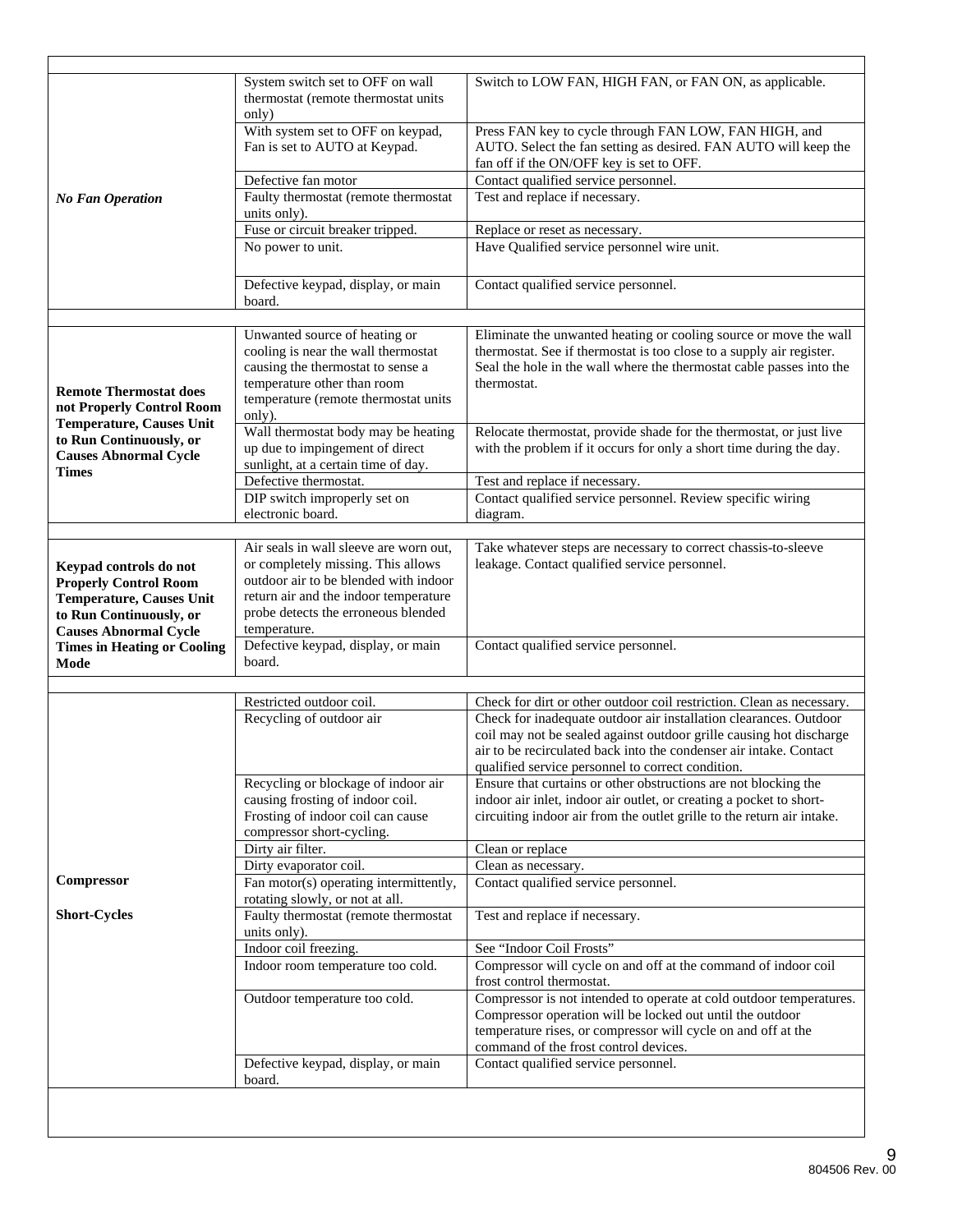|                                   | Shorted or incorrect wiring.                                                 | Contact qualified service personnel.                                                                                                    |  |  |  |  |  |
|-----------------------------------|------------------------------------------------------------------------------|-----------------------------------------------------------------------------------------------------------------------------------------|--|--|--|--|--|
|                                   | Fuse or breaker setting too low.                                             | Check nameplate fuse size.                                                                                                              |  |  |  |  |  |
| <b>Unit Trips Fuse or Circuit</b> | Low voltage                                                                  | Check voltage with unit running and ensure it is within nameplate<br>limits.                                                            |  |  |  |  |  |
| <b>Breaker</b>                    | Seized, noisy, or slow running                                               | Contact qualified service personnel.                                                                                                    |  |  |  |  |  |
|                                   | compressor.                                                                  |                                                                                                                                         |  |  |  |  |  |
|                                   | Defective keypad, display, or main                                           | Contact qualified service personnel.                                                                                                    |  |  |  |  |  |
|                                   | board.                                                                       |                                                                                                                                         |  |  |  |  |  |
|                                   |                                                                              |                                                                                                                                         |  |  |  |  |  |
|                                   | Dirty air filter.                                                            | Clean or replace.                                                                                                                       |  |  |  |  |  |
|                                   | Dirty indoor coil.                                                           | Clean as necessary.                                                                                                                     |  |  |  |  |  |
|                                   | Blower motor operating<br>intermittently, rotating slowly, or not<br>at all. | Contact qualified service personnel.                                                                                                    |  |  |  |  |  |
|                                   | Recycling or blockage of indoor air                                          | Ensure that curtains or other obstructions are not blocking the                                                                         |  |  |  |  |  |
|                                   | causing frosting of indoor coil.                                             | indoor air inlet, indoor air outlet, or creating a pocket to short-                                                                     |  |  |  |  |  |
|                                   | Frosting of indoor coil can cause                                            | circuiting indoor air from the outlet grille to the return air intake.                                                                  |  |  |  |  |  |
| <b>Indoor Coil Frosts</b>         | compressor short-cycling.                                                    |                                                                                                                                         |  |  |  |  |  |
|                                   | Defective suction line thermostat.                                           | Contact qualified service personnel.                                                                                                    |  |  |  |  |  |
|                                   | Low refrigerant charge.                                                      | Look for telltale signs of low charge. During cooling operation,                                                                        |  |  |  |  |  |
|                                   |                                                                              | check frosting pattern starting from defrosted condition. If the                                                                        |  |  |  |  |  |
|                                   |                                                                              | whole indoor coil face frosts uniformly at the same time, it<br>indicates that the unit has insufficient indoor airflow. If frost works |  |  |  |  |  |
|                                   |                                                                              | its way up the face of the evaporator during operation over time, it                                                                    |  |  |  |  |  |
|                                   |                                                                              | indicates low charge. Contact qualified service personnel.                                                                              |  |  |  |  |  |
|                                   | Faulty thermostat.                                                           | Test and replace if necessary.                                                                                                          |  |  |  |  |  |
|                                   | Automatic reset high limit control                                           | Replace high limit.                                                                                                                     |  |  |  |  |  |
|                                   | defective.                                                                   |                                                                                                                                         |  |  |  |  |  |
| <b>Heater</b>                     | Dirty air filter.                                                            | Clean or replace                                                                                                                        |  |  |  |  |  |
| Output                            | Dirty evaporator coil.                                                       | Clean as necessary.                                                                                                                     |  |  |  |  |  |
| <b>Intermittent</b>               | Defective main board                                                         | Contact qualified service personnel.                                                                                                    |  |  |  |  |  |
| or Insufficient                   | Blower motor operating                                                       | Check if blower wheel or shaft is being rubbed or experiencing                                                                          |  |  |  |  |  |
|                                   | intermittently, rotating slowly, or not                                      | external friction. Check free rotation of the motor shaft. Check                                                                        |  |  |  |  |  |
|                                   | at all.                                                                      | voltage to motor. Check motor capacitor. Check for miswiring.                                                                           |  |  |  |  |  |
|                                   |                                                                              | Replace motor, if necessary.                                                                                                            |  |  |  |  |  |
|                                   | Sleeve not properly mounted.                                                 | Check sleeve for the required $\frac{1}{4}$ " per foot pitch down from indoor                                                           |  |  |  |  |  |
|                                   |                                                                              | to outdoor side and level side-to-side. Readjust as required.                                                                           |  |  |  |  |  |
|                                   | Condensate drain plugged.                                                    | Clean condensate drain.                                                                                                                 |  |  |  |  |  |
|                                   | Evaporator drain pan leaky.                                                  | Inspect, repair or replace drain pan as required.                                                                                       |  |  |  |  |  |
| <b>Water Drips from Unit</b>      | Unusually high moisture content in                                           | Under certain indoor and outdoor conditions, excessive condensate                                                                       |  |  |  |  |  |
|                                   | the indoor and/or outdoor air.                                               | is generated beyond the rate at which the unit can reject to the                                                                        |  |  |  |  |  |
|                                   |                                                                              | outdoor air stream by evaporation.                                                                                                      |  |  |  |  |  |
|                                   | Drain holes plugged in bottom edge<br>of sleeve on outdoor side.             | Inspect and clear blockage.                                                                                                             |  |  |  |  |  |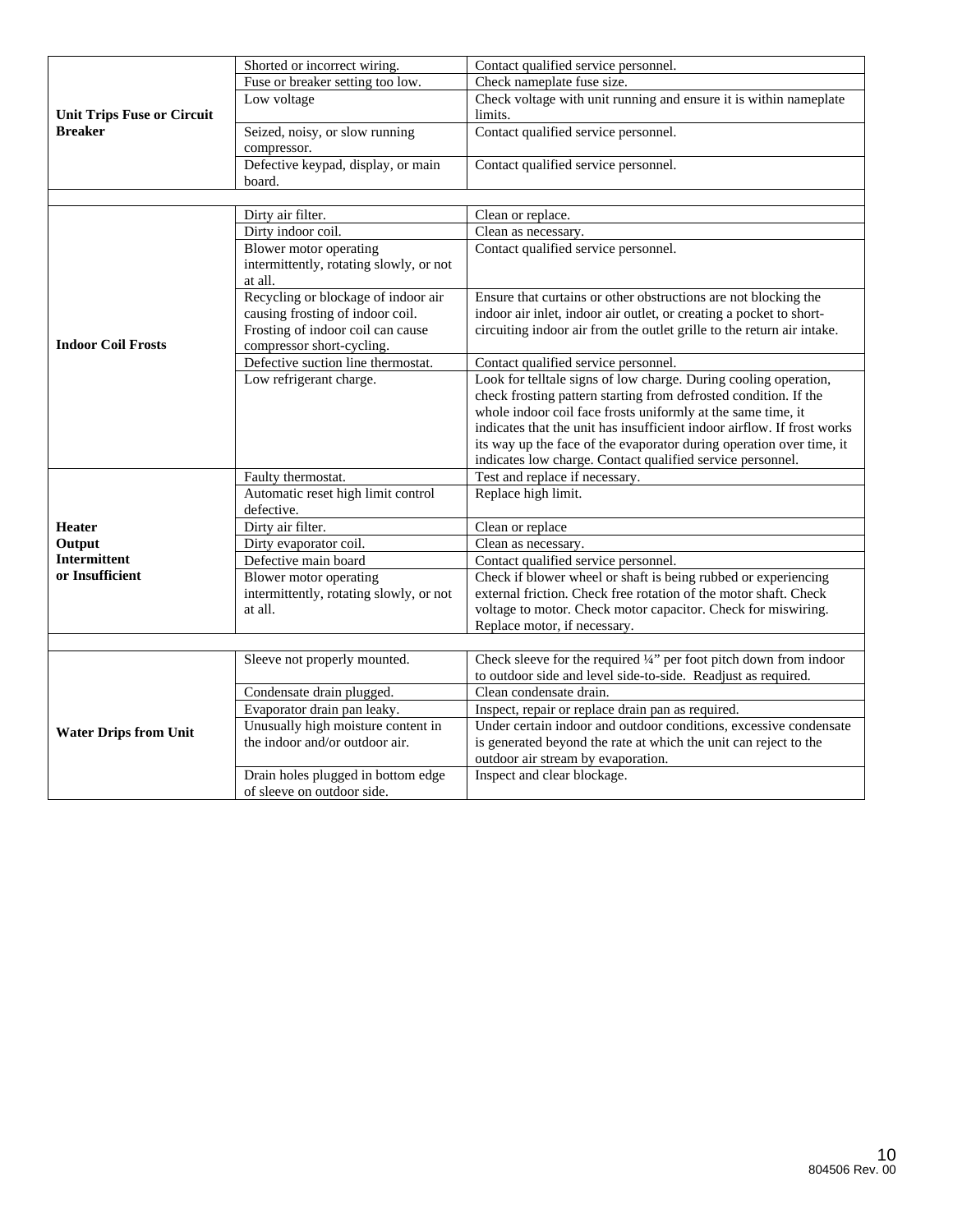Model Nomenclature:

| <b>Model Series</b><br>$E =$ Electric Heat / Cool<br>$W = Hydronic Heat$<br>C - R410A<br><b>CAPACITY</b><br>$07 = 7,000$ BTUh | $\overline{\mathbf{E}}$ | 09 | $\underline{\mathbf{G}}$ | $\overline{25}$ | $\overline{\mathbf{E}}$ | 0 | N<br>$0 = NO CORD$<br><b>OPTIONS</b> | <u>A</u> | <b>Branding</b><br>Any Letters A-Z<br>$N=NO$ $F/A$ DAMPER<br><b>P= POWER DAMPER</b><br>Cord and Plug Ratings<br>$E =$ Electronic Controls |
|-------------------------------------------------------------------------------------------------------------------------------|-------------------------|----|--------------------------|-----------------|-------------------------|---|--------------------------------------|----------|-------------------------------------------------------------------------------------------------------------------------------------------|
| $09 = 9,000$ BTUh<br>$12 = 12,000$ BTUh                                                                                       |                         |    |                          |                 |                         |   |                                      |          |                                                                                                                                           |
|                                                                                                                               |                         |    |                          |                 |                         |   | <b>HEATER KW</b>                     |          |                                                                                                                                           |
| <b>VOLTAGE</b>                                                                                                                |                         |    |                          |                 |                         |   | $00 =$ no heater                     |          |                                                                                                                                           |
| $N=208V - 1 - 60$                                                                                                             |                         |    |                          |                 |                         |   | $25 = 2.8$ KW @208V                  |          |                                                                                                                                           |
| $G=230-1-60$                                                                                                                  |                         |    |                          |                 |                         |   | $34 = 3.4$ KW @208V                  |          |                                                                                                                                           |
| $R=277V - 1 - 60$                                                                                                             |                         |    |                          |                 |                         |   | $25 = 2.4$ KW @230V                  |          |                                                                                                                                           |
|                                                                                                                               |                         |    |                          |                 |                         |   | $34 = 3.4$ KW @230V                  |          |                                                                                                                                           |
|                                                                                                                               |                         |    |                          |                 |                         |   | $25 = 2.5$ KW @277V                  |          |                                                                                                                                           |
|                                                                                                                               |                         |    |                          |                 |                         |   | $34 = 3.2$ KW @277V                  |          |                                                                                                                                           |